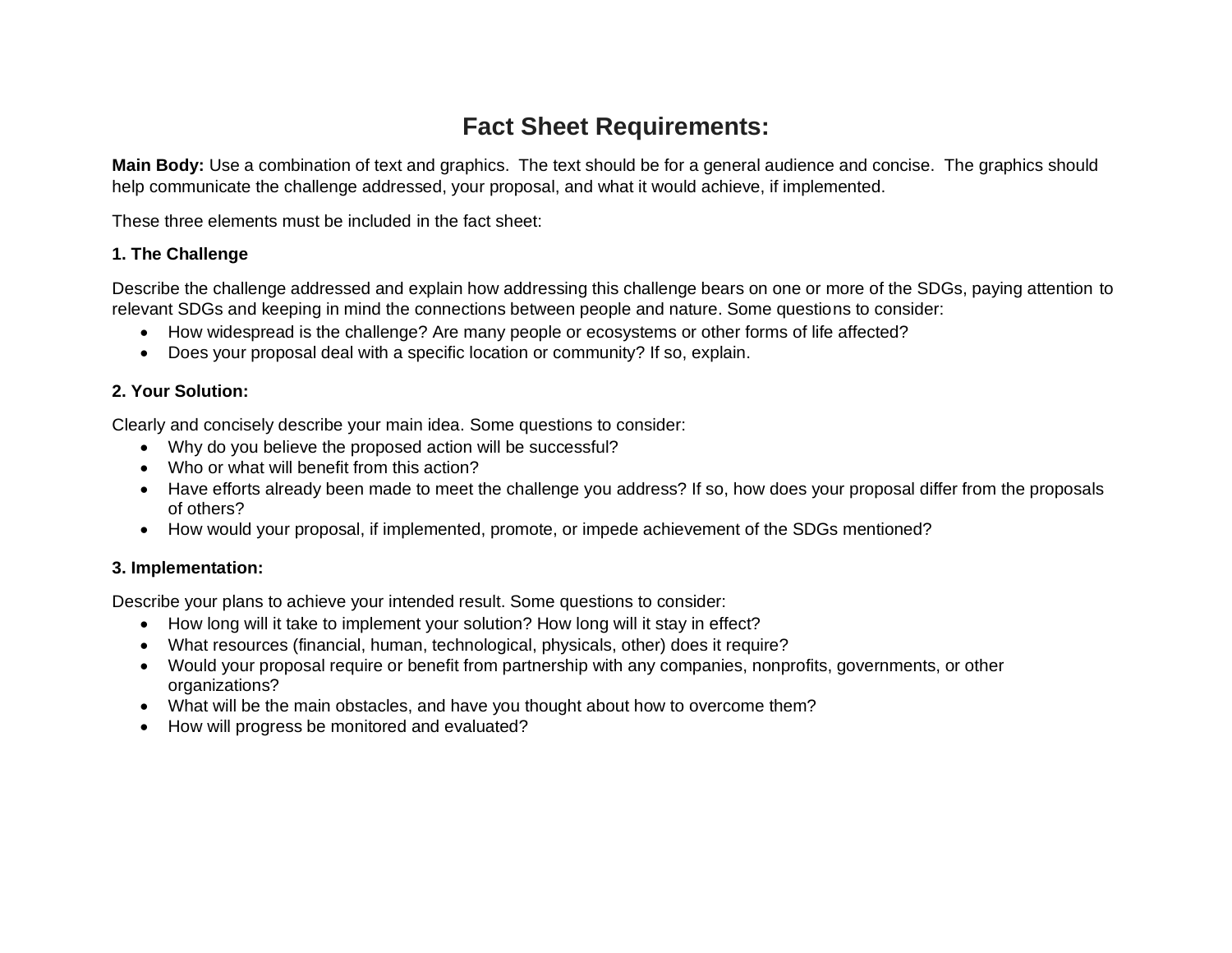## **Fact Sheet Formatting**

### **Front Matter**:

This information must be included in a 'header' located in a banner above the main fact sheet content:

- Project name
- Name (or names, in the case of submission by a team) and one email contact
- Key SDGs promoted or impacted by your solution
- •

### **References and Acknowledgements**:

This information must be included at the end (bottom) of the fact sheet

- List up to five relevant articles, academic studies, or other sources of information
- Identify a specialist in a relevant field with whom you discussed your main idea. Provide that person's name, organization and position, and email address
- Acknowledge any additional organizations or individuals who provided significant guidance
- Include UIUC logo

### **Format Requirements:**

- Fact sheet is 1-3 pages in length
- Paper size: Standard 8.5 in. x 11 in
- Maximum file size: 10 MB
- Filename must be your team number, e.g. "team 4.pdf" if your team number is 4.
- Please check your team number using the table available on the website
- Submit as a pdf document

Your proposal will be evaluated in terms of its novelty, feasibility, replicability, clarity, whether you make a compelling case for it, and its likely effectiveness in promoting the SDGs.

Good Luck! We look forward with great enthusiasm to learning about the new ideas you will be proposing.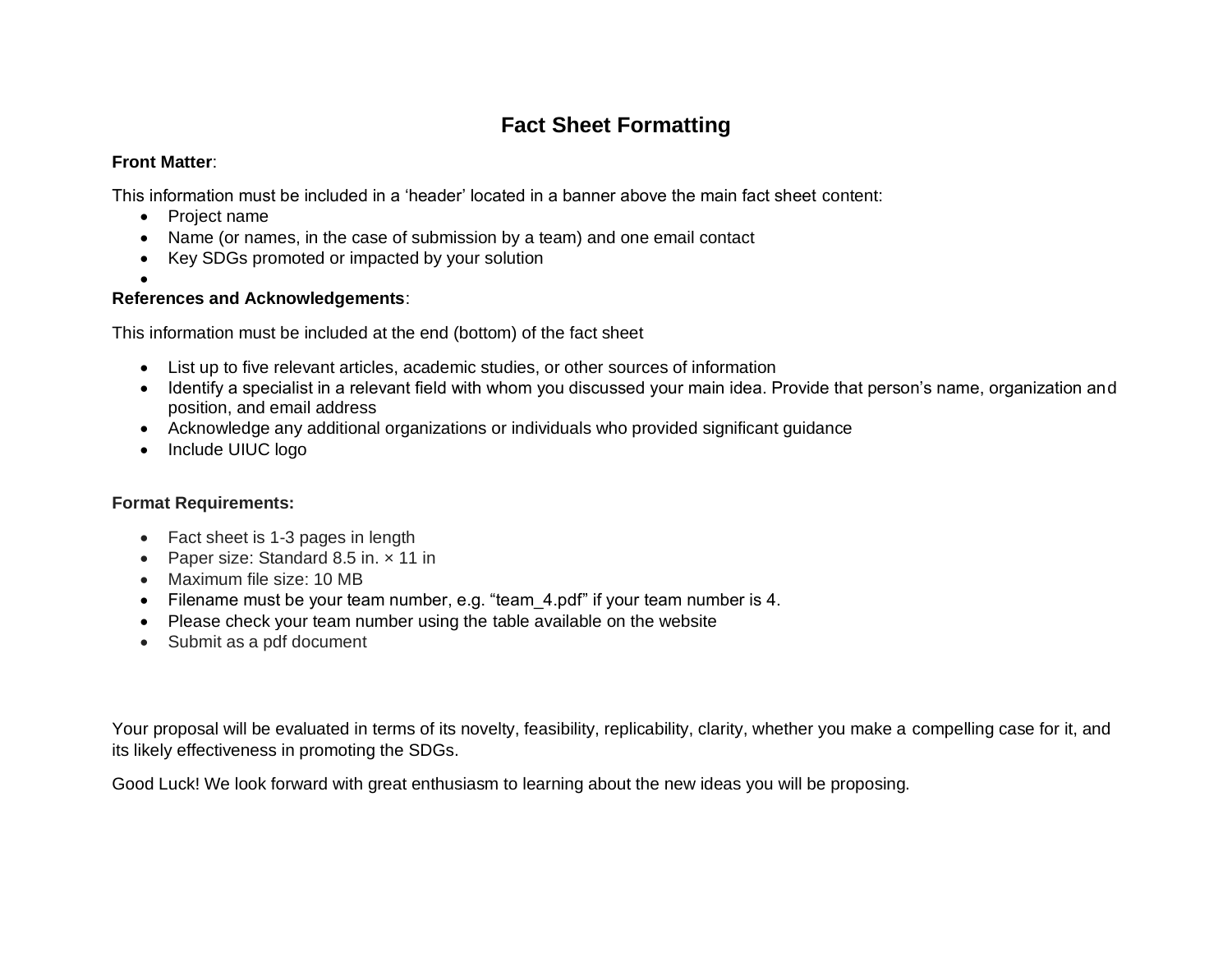# **Fact Sheet Canvas**

*This canvas outlines the content you will need, but not the visual template of your fact sheet*

| <b>Project Name:</b>                                                                                                                                               |  |                                                                                                                                        |                                                                                                                                                                                                                                                                                         |
|--------------------------------------------------------------------------------------------------------------------------------------------------------------------|--|----------------------------------------------------------------------------------------------------------------------------------------|-----------------------------------------------------------------------------------------------------------------------------------------------------------------------------------------------------------------------------------------------------------------------------------------|
| <b>Team Member Names:</b>                                                                                                                                          |  |                                                                                                                                        |                                                                                                                                                                                                                                                                                         |
| <b>Key SDGs Addressed:</b>                                                                                                                                         |  |                                                                                                                                        |                                                                                                                                                                                                                                                                                         |
| <b>The Challenge:</b>                                                                                                                                              |  | <b>Your Solution:</b>                                                                                                                  | Implementation:                                                                                                                                                                                                                                                                         |
| What specific challenge are you addressing<br>with respect to your SDGs? Who or what is<br>affected? What location(s) is/are affected?<br>What is your hypothesis? |  | What is the main idea of your plan? Who or<br>what will benefit? How does your proposal<br>advance and affect the SDGs you identified? | How will you achieve and verify your intended<br>result? What challenges might you face?<br>What resources (financial, human,<br>technological, physicals, other) does your<br>project require? How will you monitor<br>progress? How will you substantiate your<br>initial hypothesis? |